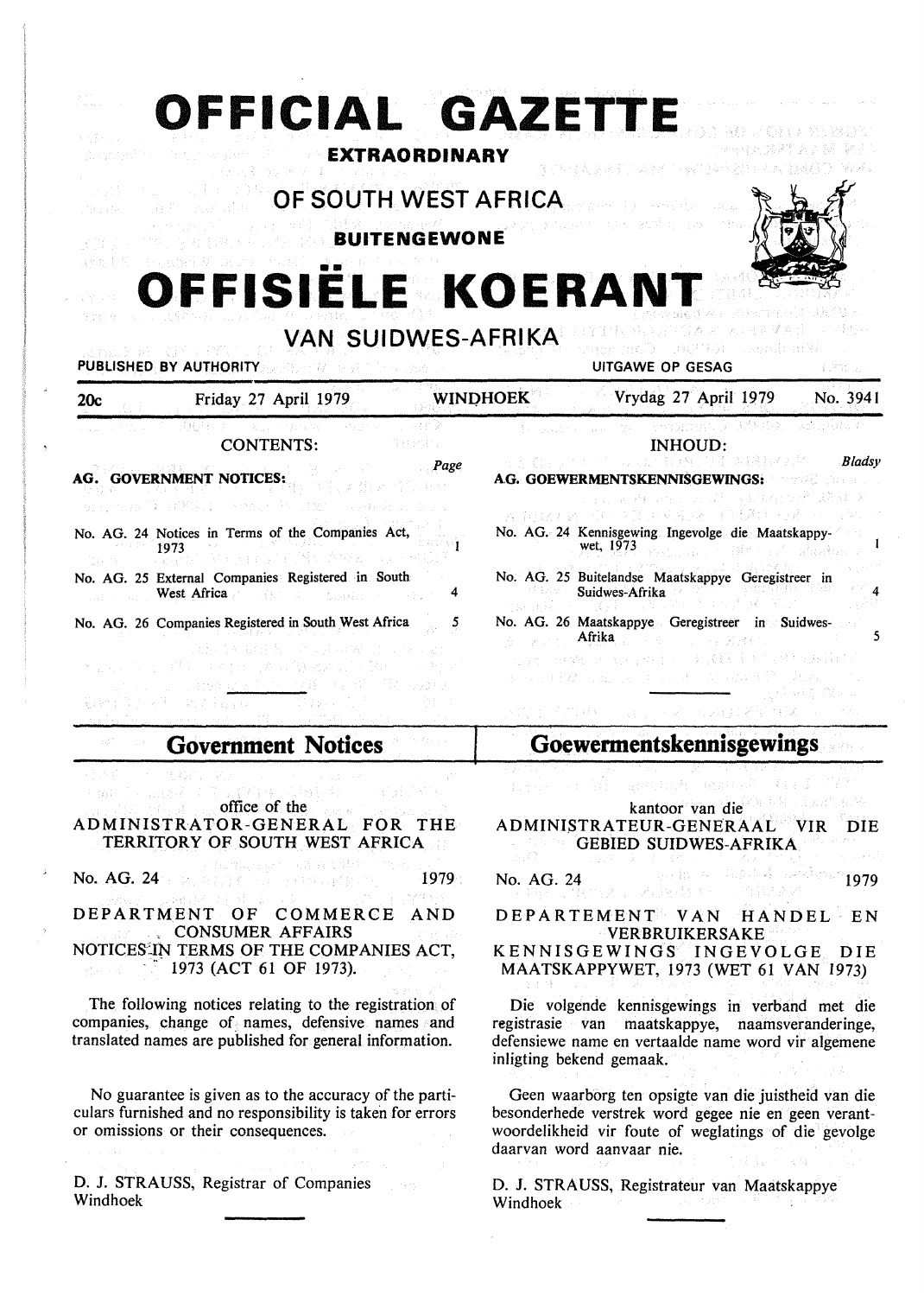## **REGISTRATION OF COMP ANIES/REGISTRASIE VAN MAATSKAPPYE NEW COMPANIES/NUWE MAATSKAPPYE**

(Number, name and address of company, share capital/Nommer, naam en adres van maatskappye, aandelekapitaal).

79/037 - NATIONAL WINES AND DISTILLERS (NAMIBIA) LIMITED, Ruhr Street, Windhoek, R 1000, Commerce (Wholesaler).

79/038 - BAVARIA-WADEKOR (PTY) LTD, Ruhr street, Windhoek, R4000, Commerce (General Dealers.)

- 79/039 NAMIBIA INTERNATIONAL DISTRIBUTORS (PTY) LTD, 119 Kaiser street, Windhoek. R4000, Commerce (General Dealers).
- 79/040 NAMIBIA PETROLEUM (PTY) LTD 5th Floor, Swabank Building, Billow street, Windhoek. R4000, Secondary (Petroleum Products).
- 79/041 SECURITY SERVICES OF NAMIBIA (PTY) LTD, Eros Shopping Centre, Shop 2, Windhoek. RIOOOO, Commerce (Security).
- $79/042$  NAMIB FAUNA (PTY) LTD, 5th Floor, Swabank Building, Windhoek. R4000, Secondary.
- 79/043 AFROCRAFT (PTY) LTD, 13 Sinclair Road, Windhoek. R4000, Commerce (Traders).
- 79/044 UNDERSEA EXPLORATIONS MINING (PTY) LTD, C/o Lorentz & Bone, Standard Bank Chambers, Kaiser street, Windhoek, R4000 Mining.
- 79/045 MINESTONE **NAMIBIA** (PTY) LTD, Standard Bank Chambers, Kaiser street, Windhoek. R4000, Secondary (Contractors & Fabricators).
- 79/046 **DARLING** & **HODSON (NAMIBIA)**  (PTY) LTD, Sanlam Building, Bülow street, Windhoek. R4000, Investments.
- 79/047 MORNING STAR HOTEL (PTY) LTD, Block 56, Katutura, Windhoek. R5000, Commerce.
- 79/048 TINTAN (EDMS) BPK, Nai-Neis, Dist. Damaraland. R4000. Mynbou.
- 79/049 NAMIBIA VENISON EXPORT (PTY) LTD, Cor. Sheffield & Krupp street, Windhoek. RIOO, Commerce (Dealers in Venison).
- 79/050 FUTURA MINING (MON REPOS) COMPANY (PTY) LTD, 5th Floor, Swabank Building, Bulow street, Windhoek. R4000, Mining.
- 79/051 OKONJATI WILD LIFE REALTY CO. (PTY) LTD, Swabank Building, Windhoek. R4000, Investments.
- 79/052 ~ SWAKOPMUND FISHING & TRAWLING CO. (PTY) LTD, 4 Maritz street Vineta, Swakopmund, R 10 000, Fishing.
- 79/053-FERGUSSONS PAINTS SWA (PTY) LTD, Rex Furnishers Building,, Erf 1519, Snyman Circle, Republic Road, Windhoek. R4000, Secondary.
- 79/054 REUNERT & LENZ (NAMIBIA) (PTY) LTD, 5 Diesel Road, Southern Industrial Sites, Windhoek R 10000. Secondary (Engineering).
- 79/055 W. L. OCHSE LEWENDEHAWE (EDMS) BPK, Sanlamgebou 209, Biilowstraat, Windhoek. R4000, Handel (Lewende Hawe).
- 79/056 ROAD BULLS (PTY) LTD, C/o G. Hanekom & Co., Swabank Building, Bülow street, Windhoek. R 100, Commerce (Transport).
- 79/057 MOPICON ENTERPRISES (PTY) LTD, Johnson Building, Kaiser street, Windhoek. R4000, Commerce (Wholesalers).
- 79/058 NAMIBIA EXPORT COMPANY (PTY) LTD, Stiibel Street, Windhoek, R4000, Commerce (importing & exporting).
- 79/059 **NAMIB** CARGO (PTY) LTD, 34 Garten street, Erf 1769, Windhoek. R2000, Commerce (Imports & Exports).
- $79/060$  AQUARIUM JUNG (PTY) LTD, 242 Kaiser street, Windhoek. R4000. Commerce, (Florist)
- $79/061$  G. S E. DIAMOND MERCHANTS INCORPORATED (PTY) LTD, 8th Floor, United House, Kaiser street, Windhoek. R4000. Commerce (Diamond Dealers).
- 79/062 J. C. GROENEWALD'S CONSTRUC-TION CO. **(SWA)** (PTY)LTD, C/o Muller & Brand, Sokolic Buildings, Cor. John Meinert & Stiibel streets, Windhoek. R4000, Secondary (Construction).
- 79/063 AARWATER NAMIBIA (PTY) LTD, 57 Tall street, Windhoek. RlOO Mining.
- 79/064 BERGERS (SWA) (PTY) LTD, 277 Kaiser street, Windhoek. R4000, Commerce (Clothing).
- 79/065 FRANCO/NAMIBIAN TRADING COMPANY (PTY) LTD, Swabank Building, Windhoek. R210 000.Commerce (Trade Representatives).
- 79/066 ANGLO AMERICAN PROSPECTING SERVICES NAMIBIA (PTY) LTD, Standard Bank Chambers, Kaiser street, Windhoek. R 100. Mining.
- $79/067$   $-$  EROS AVIONICS (PTY) LTD, C/o Gus Uys Flying School, Eros Airport, Windhoek. R4000, Commerce (Electronic Equipment).
- 79/068 EHRHARDT BROTHERS (NAMIBIA) (PTY) LTD, No. 4 Feld Strasse, Swakopmund, R4000, Secondary (Painting Contractors).
- 79/069 WERTICO (PTY) LTD, C/o Messrs Maelger & Mai, Kaiser Wilhelm street no 21, Erf 259, Swakopmund. R3000, Commerce (Fresh Produce).

 $SECTION 21$  - **COMPANIES** - **NOT FOR GAIN/ARTIKEL ' 21 MAATSKAPPYE SONDER WINSOOGMERK.** 

1796 - VELD & VLEI ADVENTURE TRUST OF SOUTH WEST AFRICA/NAMIBIA, C/o Deloite .& Co., 309 Permanent Building, Post street, Windhoek. To provide Physical, mental & spiritual education.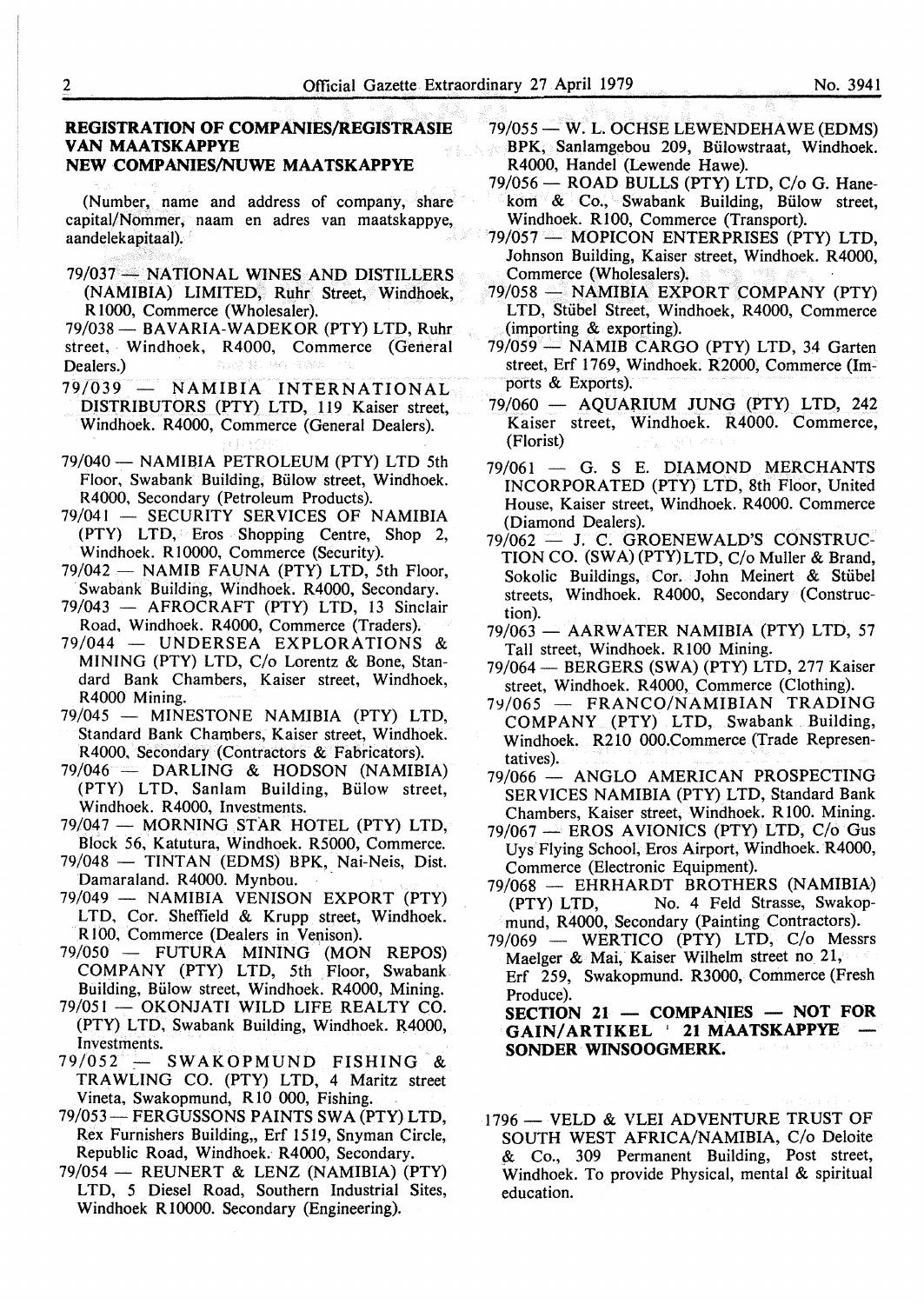# **SPECIAL RESOLUTIONS/SPESIALE BESLUITE. NAME/NAAMSVERANDERING**

(Old name, new name, date of registration of special resolution/Ou naam, nuwe naam, datum van registrasie van spesiale besluit).

- Wymar Drankwinkel (Edms) Bpk, ALGOA (NAMIBIA) (PTY) LTD. 5-3-1979.
- Philip Mans Transport (Pty) Ltd, FOUR WINDS (EDMS) BPK. 5-3-1979
- Super Foods {Pty) Ltd, VELD & VLEI ADVENTURE TRUST OF SOUTH WEST AFRICA/NAMIBIA (PTY) LTD. 9-3-1979.
- Veld & Vlei Adventure Trust of South West Africa/Namibia (Pty) Ltd, VELD & VLEI ADVENTURE TRUST OF SOUTH WEST AFRICA/NAMIBIA - INCORPORATED ASSOCIATION NOT FOR GAIN 9-3-1979.

Die Bank Suidwes-Afrika Beperk, DIE BANK VAN SUIDWES-AFRIKA/NAMIBIE BEPERK.

- 12-3-1979
- Wilhelmsberg Uitgewers (Edms) Bpk, GAMSBERG UITGEWERS (EDMS) BPK, 12-3-1979
- Barclays Insurance Brokers (Pty) Ltd, BARCLAYS INSURANCE BROKERS (NAMIBIA (PTY) LTD. 12-3-1979.
- Eikevat Beleggings (Edms) Bpk, USAKOS SLAGTERY (EDMS) BPK, 21-3-1979.
- Protea Holdings S.W.A. (Pty) Ltd., PROTEA MEDICAL & LABORATORY SUPPLIES (PTY) LTD. 3-4-1979.
- Irvin & Johnson (SW A) Ltd., IR VIN & JOHNSON LTD. 10-4-1979.
- Optical Instruments (Windhoek) (Pty) Ltd., ZEISS WEST GERMANY (WINDHOEK) (PTY) LTD. 12-4-1979.

## **REGISTRATION OF DEFENSIVE NAMES/ REGISTRASIE VAN DEFENSIEWE NAME:**

(Number, name and address of company, date of registration/Nommer, naam en adres van maatskappym datum van registrasie.)

- D/0029/79 NAMCO MANUFACTURING AND SUPPLY COMPANY Hans Rudolph Kaufmann, Plot 3, "Emmerentia", Brakwater, Windhoek. 8-3- 1979
- $D/0030/79$  WHAT'S HAPPENING (SWA) Truworths Limited, 47-65 Keerom street, Cape Town. 5~3-1979.
- $D/0031/79$  SWA/NAMIBIAN-GERMAN CHAMBER OF TRADE & INDUSTRY. Alex van der Wense, C/o Progress Agencies (SW A) (Pty) Ltd., 88 Cycle House, Tai street, Windhoek 7-3-1979.
- $D/0032/79$  ANVO HUNTING SAFARIS NAMIBIA, Mr. M. Grellmann, A. M. Wasserberg street, Klein Windhoek. 12-3-1979.
- D/0033/79 RENNIE MURRAY AND COMPANY (NAMIBIA), Messrs. Rennies Consolidated Holdings, Ltd., 14th Floor, Rennie House, 19 Ameshoff street, Braamfontein, Johannesburg. 21-3- 1979.
- $D/0034/79$  G E C SOUTH AFRICA. The General Electric Company Ltd, Hirst Research Centre, Wembly, Middlesex, HA9 7 PP. 27.3.1979.
- $D/0035/79$  MUTUAL & FEDERAL INSURANCE COMPANY OF NAMIBIA, Mutual & Federal Insurance Co. Ltd, Standard Bank Centre, 78 Fox street, Johannesburg. 27.3.1979.
- $D/0036/79$  THE GENERAL ELECTRIC COMPANY, General Electric Company, C/o Lorentz & Bone, P. O. Box 85, Windhoek. 29-3-1979.
- D/0037/79 NAMIBIA SLAG, Anglo-Alpha Cement Limited, Wesbank House, 222 Smit street, Braamfontein. 29-3-1979.
- D/0038/79 NAMIB CEMENT, Anglo-Alpha Cement Ltd., Wesbank House 222 Smit street, Braamfontein 29-3-1979.
- 0/0039/79- **NAMIBIA** CEMENT, Anglo-Alpha Cement Ltd:, Wesbank House, 222 Smit street, Braamfontein, 29-3-1979.
- $D/0040/79$  NAMIBIA PORTLAND CEMENT, Anglo-Alpha Cement Ltd., Wesbank House, 222 Smit street, Braamfontein. 29-3-1979.
- D/0041/79 AVIS RENT A CAR, Avis Rent a Car System Inc. C/o Lorentz & Bone, P.O. Box 85, Windhoek. 2-4-1979.
- $D/0042/79$  AVIS MOTORS, Avis Rent a Car System Inc., C/o Lorentz & Bone. P. 0. Box 85, Windhoek. 2-4-1979.
- D/0043/79 AVIS HIRING & LEASING, Avis Rent a Car System Inc., C/o Lorentz & Bone, P. 0. Box 85, Windhoek. 2-4-1979 .
- D/0044/79 KAOKOLAND SAFARIS, 43 Kaiser street, Windhoek.  $6-4-1979$ .<br>D/0045/79 – WESTV
- WESTWOOD PHARMA-CEUTICALS, Westwood, Pharmaceuticals Incorporated, C/o Lorentz & Bone, P. 0. Box 85, Windhoek. 9-4-1979.
- $D/0046/79$  MEAD JOHNSON, Mead Johnson & Company, C/o Lorentz & Bone, P. O. Box 85, Windhoek. 9-4-1979.
- D/0047/79 DRACKETT, The Drackett Company, C/o Lorentz & Bone, P.O. Box 85, Windhoek. 9-4- 1979.
- D/0048/79 CLAIROL, Clairol Incorporated, C/o Lorentz & Bone, P. 0. Box 85, Windhoek. 9-4-1979.
- D/0049/79 BRISTOL-MYERS, Bristol-Myers Company, C/o Lorentz & Bone, P. 0. Box 85, Windhoek. 9.4.1979.
- $D/0050/79 CUSAF$ , Commercial Union Assurance Co. of SA., *Clo* Lorentz & Bone, P. O. Box 85, Windhoek. 12-4-1979.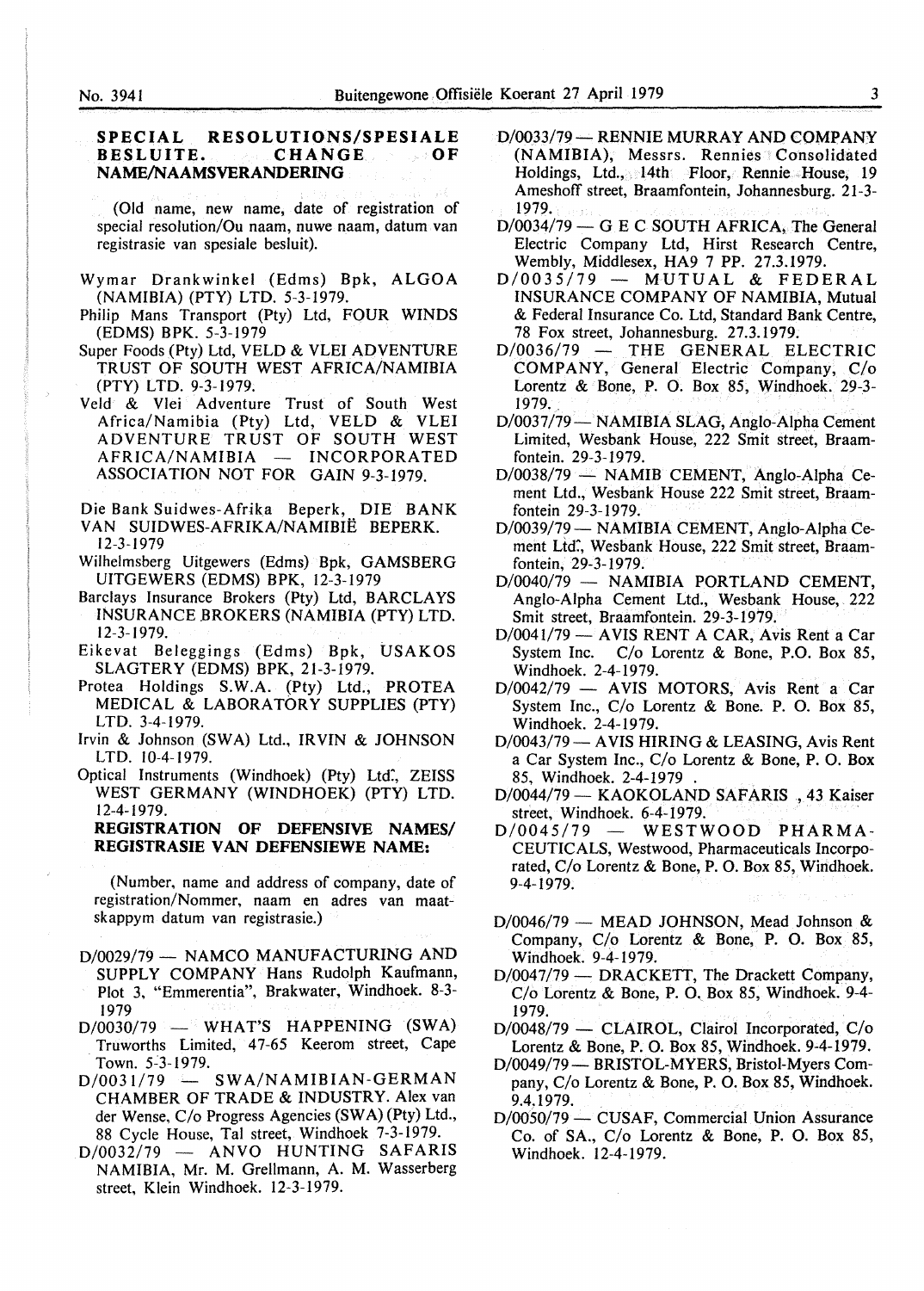**SPECIAL RESOLUTIONS/SPESIALE**<br>BESLUITE: **BESLUITE: TRANSLATED NAMES/VERTAALDE NAME**  r oan Welkomk Name of Company, date of registration/Naam van maatskappy, datum van registrasie van naam.<br>2008 – Andre anders anders in the second<br>2008 – Andre anders anders anders anders anders anders anders anders Athele Lad& Rab<del>er</del> 短短最后,人物对方表达不稳,才必要具体,可以是不可发,我不是 No. AG. 25 1980 1982 RM and the consideration of 2

#### NOTICE IN TERMS OF REGISTRATION AND INCORPORATION OF COMPANIES IN SOUTH WEST AFRICA PROCLAMATION, 19.78: EXTERNAL COMPANIES REGISTERED IN SOUTH WEST AFRICA goer<sup>s f</sup>

In terms of section 32(2) of the Registration and Incorporation of Companies in South West Africa Proclamation, 1978 (Proclamation No. 234 of 1978), I hereby make known that the external companies as mentioned in the Schedule are registered in the territory of South West Africa as from 1 January 1979.

No guarantee is given as to the accuracy of the particulars furnished and no responsibility is taken for errors or omissions or their consequences.

1.00% 头

の高いので

D. J. STRAUSS, Registrar of Companies Windhoek ............................ 1979

a mine of North B. <del>All and Wi</del>ll William College.

(注 C + paid + qualifier > cont competible)

 $D^2$  is

# **REGISTRATION: EXTERNAL COMP ANIES/REGISTRASIE: BUITELANDSE MAATSKAPPYE.**

Number, name and address of company, share capital/Nommer, naam en adres van maatskappy, aandelekapitaal.

- F/51/9 NEDBANK LIMITED, Carl List House, Kaiser street, Windhoek. R20 000,000,00 Commerce (Bank).
- $F/75/2526$  THE AFRICAN BANK LIMITED, Second Floor, Volkskas Building, 262 Kaiser street, Windhoek. R1300000, Commerce (Bank).
- $F/C/312$  BOLAND BANK BEPERK, Metje-Behnsongebou, Kaiserstraat, Windhoek. R2500000, Handel (bank).
- F/70/6619 MUTUAL & FEDERAL INSURANCE COMPANY LIMITED, Mutual Building, Kaiser ·street, Windhoek. R2324850, Commerce (Insurance).  $\mathbb{R}^{2}$   $\mathbb{R}_{2}^{2}$  and  $\mathbb{R}_{2}^{2}$  and  $\mathbb{R}_{2}^{2}$

Die Bank van Suidwes-Afrika/Namibie Beperk, THE BANK OF SOUTH WEST AFRICA/NAMIBIA LTD. 12-3-1979.

Die Bank van Suidwes-Afrika/Namibie Beperk, DIE BANK VON SUDWESTAFRIKA/NAMIBIA **BEPERK. 12-3-1979.** 1999. A 2008 March 2008

₩gy (geral o

# $\begin{array}{lll} \mathbb{Z}[\mathbb{R}^{3}][\mathbb{R}^{3}][\mathbb{R}^{3}][\mathbb{R}^{3}][\mathbb{R}^{3}][\mathbb{R}^{3}][\mathbb{R}^{3}][\mathbb{R}^{3}][\mathbb{R}^{3}][\mathbb{R}^{3}][\mathbb{R}^{3}][\mathbb{R}^{3}][\mathbb{R}^{3}][\mathbb{R}^{3}][\mathbb{R}^{3}][\mathbb{R}^{3}][\mathbb{R}^{3}][\mathbb{R}^{3}][\mathbb{R}^{3}][\mathbb{R}^{3}][\mathbb{R}$

KENNISGEWING INGEVOLGE DIE PROKLA-MASIE OP DIE REGISTRASIE EN INLYWING VAN MAATSKAPPYE IN SUIDWES-AFRIKA, 1978: BUITELANDSE MAATSKAPPYE GEREGISTREER IN SUIDWES-AFRIKA.

Ingevolge artikel 32(2) van die Proklamasie op die Registrasie en Inlywing van Maatskappye in Suidwes-Afrika, 1978: (Proklamasie No. 234 van 1978), maak ek hierby bekend dat die buitelandse maatskappye in die Bylae vermeld vanaf l Januarie 1979 in die gebied Suidwes-Afrika geregistreer is.

Geen waarborg ten opsigte van die juistheid van die besonderhede verstrek word gegee nie en geen verantwoordelikheid vir foute of weglatings of die gevolge daarvan word aanvaar nie.

D. J. STRAUSS, Registrateur van Maatskappye Windhoek ...................... , ..... 1979

 $F/70/15366$  - KEMPTON MEUBEL-VERVOERDERS (EDMS) BPK. Nachtigalstraat 3, Windhoek. R4000, Handel (Meubelvervoerders).

when the Fig. of ACR Research and March 2010

- F/UC/2553 EDWARD L. BATEMAN LIMITED, 38 Nordland street, Lafrenz, Windhoek. R 1500000, Commerce (Machinery).
- $F/76/26$  OMITARAMINES, African Eagle Building, 1 st floor, Kaiser street, Windhoek. R18130. Mining.
- F/65/9309 GENERAL ACCIDENT INSURANCE COMPANY SOUTH AFRICA LIMITED, S.A. Permanent Building, Cor. Post & Kaiser streets, Windhoek. R2000000, Commerce (Insurance).
- F/67/856 ADELRIVIER LANDGOED (EMDS) BPK, Doornlaagte, Otjiwarongo, RI000, Boerdery:
- F/213/68 BARNETT AUTO SPARES (WINDHOEK) (PTY) LTD, Cor. Tommy Muller & Anton Rupert streets, Northern Industrial Sites, Windhoek. R200, Commerce (Car & Truck Parts).

 $\begin{split} \frac{1}{\sqrt{2}}\frac{1}{\sqrt{2}}\frac{2\pi}{\sqrt{2}}&=\frac{1}{2}\frac{1}{\sqrt{2}}\frac{2\pi}{\sqrt{2}}\frac{2\pi}{\sqrt{2}}\frac{2\pi}{\sqrt{2}}\frac{2\pi}{\sqrt{2}}\frac{2\pi}{\sqrt{2}}\frac{2\pi}{\sqrt{2}}\frac{2\pi}{\sqrt{2}}\frac{2\pi}{\sqrt{2}}\frac{2\pi}{\sqrt{2}}\frac{2\pi}{\sqrt{2}}\frac{2\pi}{\sqrt{2}}\frac{2\pi}{\sqrt{2}}\frac{2\pi}{\sqrt{2}}\frac{2\pi}{\sqrt{$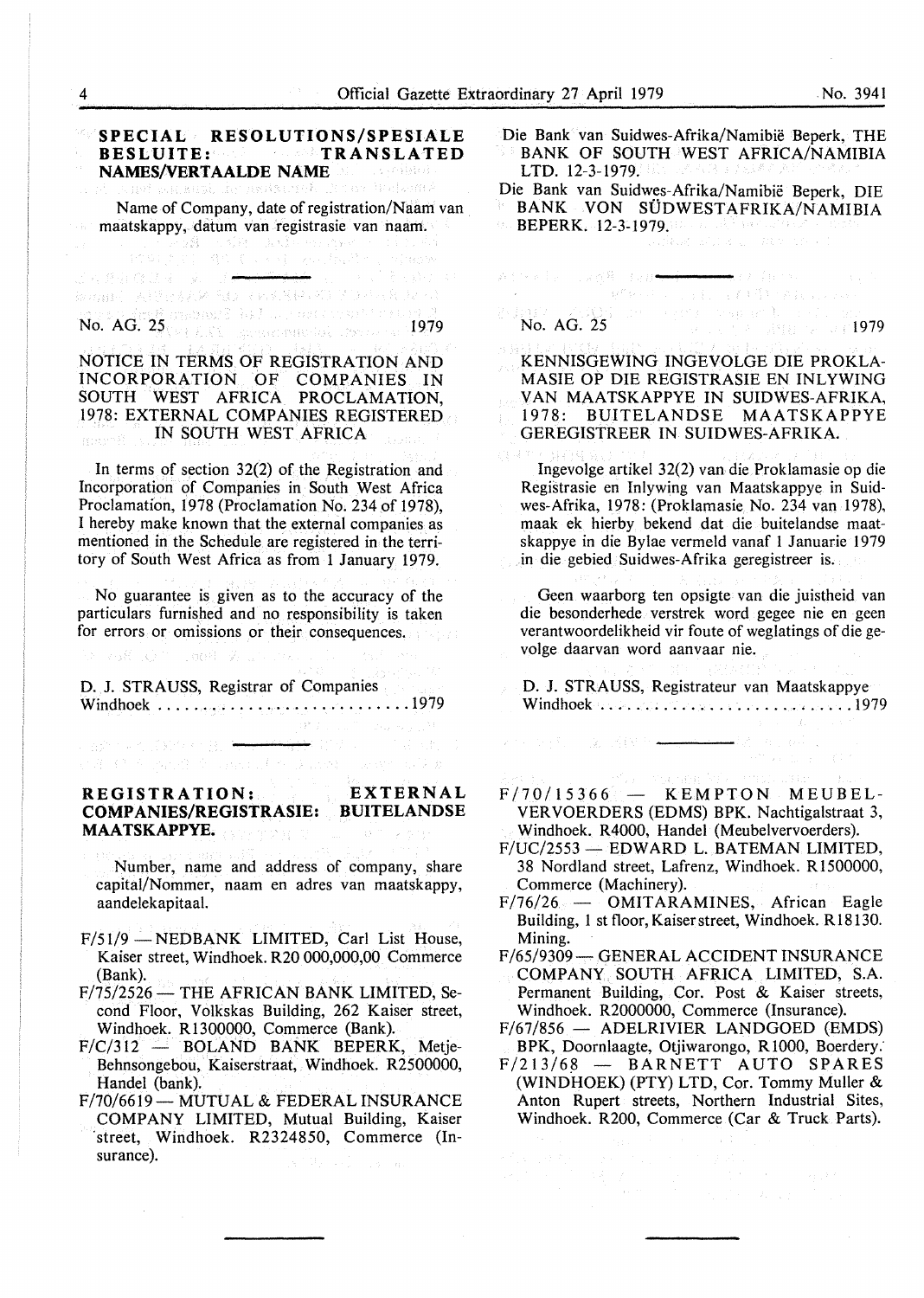No. 3941<br>Buitengew No. AG. 26" (per stronged if the same and second  $1979$ 

NOTICE IN TERMS OF THE REGISTRATION **AND INCORPORATION OF COMPANIES IN**  SOUTH WEST AFRICA PROCLAMATION, 1978: **COMPANIES REGISTERED IN SOUTH WEST AFRICA.** 

In terms of section  $30(2)(b)$  of the Registration and Incorporation of Companies in South West Africa Proclamation, 1978 (Proclamation No. 234 of 1978), I hereby make known that the companies in the Schedule are registered in the territory of South West Africa as from I January 1979 and deemed to be incorporated in the territory from that date.

No guarantee is given as to the accuracy of the particulars furnished and no responsibility is taken for errors of omissions or their consequences.

D. J. STRAUSS, Registrar of Companies  $\begin{array}{l} \textbf{Window: } \textcolor{red}{\textbf{W}} = \textcolor{red}{\textbf{W}} \times \textcolor{red}{\textbf{W}} \times \textcolor{red}{\textbf{W}} \times \textcolor{red}{\textbf{W}} \times \textcolor{red}{\textbf{W}} \times \textcolor{red}{\textbf{W}} \times \textcolor{red}{\textbf{W}} \times \textcolor{red}{\textbf{W}} \times \textcolor{red}{\textbf{W}} \times \textcolor{red}{\textbf{W}} \times \textcolor{red}{\textbf{W}} \times \textcolor{red}{\textbf{W}} \times \textcolor{red}{\textbf{W}} \times \textcolor{red}{\textbf{W$ 

**REREGISTRATION: INTERNAL COMPANIES/HERREGISTRASIE:**   $\tau_{\rm{max}} = \frac{1}{2} \sigma_{\rm{max}}^2 \frac{m_{\rm{max}}}{M}$  ,  $\tau_{\rm{max}}$ **BINNELANDSE MAATSKAPPYE.** 

Number, name and address of company share capital/Nommer, naam en adres van maatskappy, aandelekapitaal. **AMER** 

- 1655- SALES PROMOTERS (PTY) LTD. 8 th Floor, United House, Kaiser Street, Windhoek: RIO 000, Commerce (Wholesale)
- 127/69 MALVEZZO (PTY) LTD. 124 Leutwein Street, Windhoek, R200, Investments.
- 193/68 BARLOWS (S.W.A.) (PTY) LTD., Barlow House, Cnr. Kaiser & Kasino Street, Windhoek, R200, Services.
- $268/68$  THOS BARLOWS (S.W.A.) INVESTMENTS LTD., Barlow House Cnr. Kaiser & Kasino Street, Windhoek R200, Investments.
- 3868/67 KEINAB BOERDERY (EDMS) BPK., Jerusalem, PK Ariamsvlei, R4000 Landbou.
- 1495 CONCORD INVESTMENTS (PTY) LTD. 3 rd Floor Swabank Centre, Billow Street, Windhoek, R20000 Investments.
- 2820/73 ROSCH BOUKONTRAKTEURS (PTY) LTD., Bohlmanstraat 58, Otjiwarongo, RIOO, Sekonder (Boukontrakteurs).
- 4265/77 BRUINETTE KRUGER, STOFFBERG & HUGO (S.W.A.) INGELYF, 3 de Verdieping, Swabank Sentrum, Biilowstraat, Windhoek, R4000 Sekonder (Siviele Ingenieurs).
- 771 DIXON HOMEBUILDERS (PTY) LTD., Standard Bank Chambers, Kaiser Street Windhoek, R60000, Investments.

No.  $AG.26$  ) is at standard experimental in  $1979$ 

KENNISGEWING INGEWOLGE DIE PROKLAMASIE OP DIE REGISTRASIE EN IN-LYWING VAN MAATSKAPPYE IN SUIDWES-AFRIKA, 1978: MAATSKAPPYE GEREGISTREER IN SUIDWES-AFRIKA

Ingevolge artikel 30(2)(b) van die Proklamasie op die Registrasie en Inlywing van Maatskappye in Suidwes-Afrika, 1978 (Proklamasie No. 234 van 1978), maak ek hierby bekend dat die maatskappye vermeld in die Bylae vanaf l Januarie 1979 in die gebied Suidwes-Afrika geregistreer is en geag word in genoemde gebied ingelyf te wees. ment. agent had

Geen waarborg ten opsigte van die juistheid van die besonderhede verstrek word gegee nie en geen verantwoordelikheid vir foute of weglatings of die gevolge daarvan word aanvaar nie. sekibilit or

D. J. STRAUSS, Registrateur van Maatskappye Windhoek . . . . . . . . . . . . . . . . . . . . . . ...... 1979

- 15948/69- CHARLIESPUTS BOERDERY (EDMS) BPK., Charlieputs, PK Ariamsvlei, R12000, Landbou.
- 2923/77-P.J. BOERDERY (EDMS) BPK, Swartkop Ariamsvlei, R10000, Landbou.
- 0188/60 B. & O. MINERAL EXPLORATION Co (Pty) Ltd., 4 the Floor S.A. Permanent Building, Kaiser Street, Windhoek, R200, Secondary (Mineral Exploration).
- 134/67 KALAHARI TRADING COMPANY (PTY) LTD., Tommy Muller Street, Windhoek, RIO0, Commerce (General Dealers).
- 3601/77 SWACA (PTY) LTD. 415 416 Carl List Haus, Windhoek, R4000, Investments.
- 6557/66 VELLOOR BOERDERY (EDMS) BPK., Velloor, Karasburg, R1050, Landbou.
- 11277/71 TRAILER AND BODY CRAFT (PTY) LTD., 8 th Floor, United House, Kaiser Street, Windhoek, R100, Secondary.
- 3037178- QUARDRANT CONSTRUCTION (PTY) LTD., *Clo* Coopers & Lybrand, Metje-Behnsen Building, Kaiser Street, Windhoek, R4000, Secondary (Engineering & Construction).
- I 1909/70- GEMSTONE MINERS (PTY) LTD., *Clo*  Fisher Quarmby & Pfeifer, 108 Permanent Building, Post Street, Windhoek, R200. Mining.
- 1829/69 AFRICAN LAPIDARY COMPANY (PTY) LTD., *Clo* Fisher, Quarmby & Pfeifer, 108 Permanent Building, Post Street, Windhoek, R200, Secondary (Prospecting).
- 3644/77 ACROW TETRASPACE (PTY) LTD., Tommy Muller Street, Windhoek, R4000, Commerce (Space Frames).